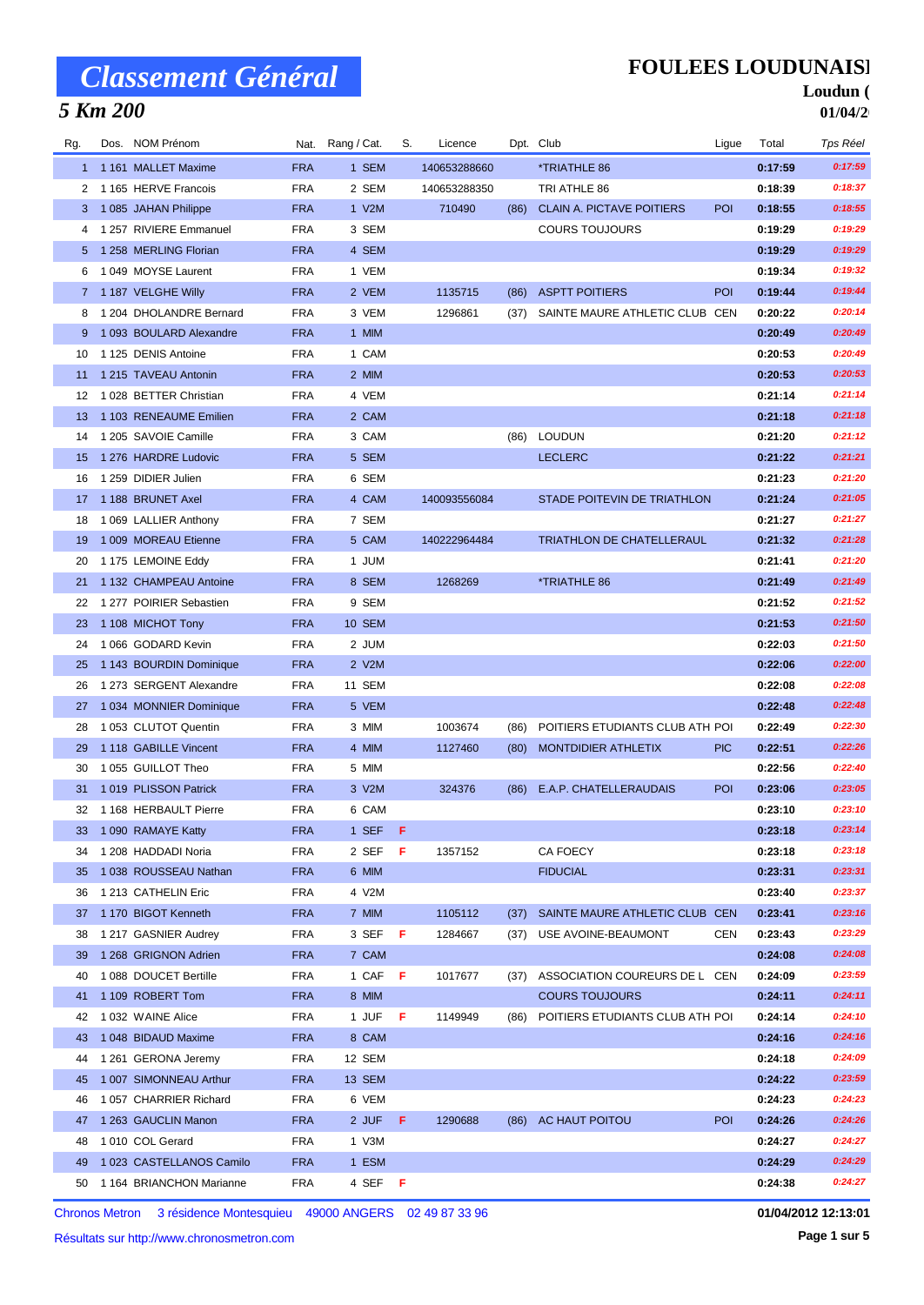## *5 Km 200*

### **FOULEES LOUDUNAISE**

#### Loudun ( **01/04/2**

| Rg. | Dos. NOM Prénom                |            | Nat. Rang / Cat.   | S.  | Licence      |      | Dpt. Club                     | Ligue | Total   | Tps Réel |
|-----|--------------------------------|------------|--------------------|-----|--------------|------|-------------------------------|-------|---------|----------|
| 51  | 1 102 MILLON Sydney            | <b>FRA</b> | 9 CAM              |     |              |      | FAT ATHLETISME AIRVAULT       |       | 0:24:42 | 0:24:28  |
| 52  | 1 140 LEMAITRE Thierry         | <b>FRA</b> | 7 VEM              |     |              |      | <b>POMPIERS</b>               |       | 0:24:44 | 0:24:33  |
| 53  | 1017 DOUESSIN Johnny           | <b>FRA</b> | 14 SEM             |     | 146880       |      | POITOU SPORT ADAPTE           |       | 0:24:45 | 0:24:17  |
| 54  | 1043 GALLAY Nicolas            | <b>FRA</b> | 10 CAM             |     |              |      | CGL                           |       | 0:24:46 | 0:24:25  |
| 55  | 1 172 POUPARD Agathe           | <b>FRA</b> | 5 SEF              | Æ   |              |      |                               |       | 0:24:48 | 0:24:27  |
| 56  | 1 197 JOUSSERAND Dominique     | <b>FRA</b> | 1 V <sub>2</sub> F | F   |              |      |                               |       | 0:24:50 | 0:24:42  |
| 57  | 1 059 ARCHAMBAULT Frederic     | <b>FRA</b> | 15 SEM             |     |              |      |                               |       | 0:24:52 | 0:24:52  |
| 58  | 1 149 AUBRY Simon              | <b>FRA</b> | 16 SEM             |     |              |      |                               |       | 0:25:04 | 0:24:37  |
| 59  | 1 279 RENIAUD Patrick          | <b>FRA</b> | 8 VEM              |     |              |      |                               |       | 0:25:08 | 0:25:02  |
| 60  | 1 189 BRUNET Carla             | <b>FRA</b> | 1 MIF              | F   | 140093555684 |      | STADE POITEVIN DE TRIATHLON   |       | 0:25:10 | 0:24:51  |
| 61  | 1 264 BRAULT Emilien           | <b>FRA</b> | 9 MIM              |     |              |      | <b>CER</b>                    |       | 0:25:12 | 0:25:12  |
| 62  | 1 266 HAY Rosalie              | <b>FRA</b> | 2 MIF              | F   |              |      | <b>CER</b>                    |       | 0:25:12 | 0:25:12  |
| 63  | 1 060 THOMAS Evelyne           | <b>FRA</b> | 2 V <sub>2</sub> F | F   |              |      | COMITE JUMELAGE LOUDUN OU     |       | 0:25:17 | 0:25:05  |
| 64  | 1 210 MEUNIER Lydia            | <b>FRA</b> | 1 VEF              | F   | 1165044      | (86) | AC HAUT POITOU                | POI   | 0:25:18 | 0:25:18  |
| 65  | 1 152 DUPUIS Clement           | <b>FRA</b> | 11 CAM             |     |              |      | U EXPRESS LE CHATELELET       |       | 0:25:23 | 0:25:04  |
| 66  | 1 095 MERLING Corentin         | <b>FRA</b> | 10 MIM             |     |              |      |                               |       | 0:25:24 | 0:25:24  |
| 67  | 1096 MERLING Philippe          | <b>FRA</b> | 9 VEM              |     |              |      |                               |       | 0:25:24 | 0:25:18  |
| 68  | 1 065 POUCINEAU Bernard        | <b>FRA</b> | 2 V3M              |     |              |      |                               |       | 0:25:29 | 0:25:03  |
| 69  | 1 133 BONNIN Lea               | <b>FRA</b> | 2 CAF              | -F  |              |      |                               |       | 0:25:31 | 0:25:22  |
| 70  | 1044 WANLIN Carole             | <b>FRA</b> | 6 SEF              | F   |              |      |                               |       | 0:25:34 | 0:25:34  |
| 71  | 1 123 DUDOGNON Theo            | <b>FRA</b> | 12 CAM             |     |              |      | VOLLEY CLUB DE LOUDUN SECT    |       | 0:25:35 | 0:25:29  |
| 72  | 1 067 SCHMITT Maxime           | <b>FRA</b> | 13 CAM             |     | 140222964284 |      | TRIATHLON DE CHATELLERAUL     |       | 0:25:43 | 0:25:40  |
| 73  | 1 131 GAULT Michael            | <b>FRA</b> | 17 SEM             |     |              |      |                               |       | 0:25:48 | 0:25:31  |
| 74  | 1087 DOUCET Nadine             | <b>FRA</b> | 2 VEF              | -F  | 1154012      | (37) | ASSOCIATION COUREURS DE L CEN |       | 0:25:50 | 0:25:39  |
| 75  | 1 008 LECLERCQ Anthony         | <b>FRA</b> | 3 JUM              |     |              |      |                               |       | 0:25:50 | 0:25:25  |
| 76  | 1025 THIRION Pascal            | <b>FRA</b> | 18 SEM             |     |              |      |                               |       | 0:25:52 | 0:25:38  |
| 77  | 1 267 MESNIER Yann             | <b>FRA</b> | <b>19 SEM</b>      |     |              |      |                               |       | 0:25:52 | 0:25:39  |
| 78  | 1 144 BUSSEREAU Anne           | <b>FRA</b> | 3 VEF              | -F. |              |      |                               |       | 0:25:53 | 0:25:53  |
| 79  | 1077 SACHS Laurent             | <b>FRA</b> | 20 SEM             |     |              |      | <b>GENDARMES</b>              |       | 0:25:56 | 0:25:42  |
| 80  | 1 072 BADAIRE Amandine         | <b>FRA</b> | 3 MIF              | F   |              |      |                               |       | 0:25:59 | 0:25:51  |
| 81  | 1 026 CHAMPION Tanguy          | <b>FRA</b> | 11 MIM             |     |              |      |                               |       | 0:26:05 | 0:25:59  |
| 82  | 1 121 MOLINA Michael           | <b>FRA</b> | 21 SEM             |     |              |      |                               |       | 0:26:08 | 0:26:04  |
|     | 83 1 058 FERRET Brigitte       | <b>FRA</b> | 3 V2F <b>F</b>     |     |              |      |                               |       | 0:26:15 | 0:26:15  |
| 84  | 1 151 DUPUIS Denis             | <b>FRA</b> | 14 CAM             |     |              |      | U EXPRESS LE CHATELELET       |       | 0:26:16 | 0:25:57  |
| 85  | 1 003 SORIN Nicolas            | <b>FRA</b> | 22 SEM             |     |              |      |                               |       | 0:26:22 | 0:26:02  |
| 86  | 1 260 GERONA Jean Claude       | <b>FRA</b> | 10 VEM             |     |              |      |                               |       | 0:26:23 | 0:26:13  |
| 87  | 1146 FRISON Jacky              | <b>FRA</b> | 5 V2M              |     |              |      |                               |       | 0:26:25 | 0:25:49  |
| 88  | 1 097 GIRARDIN Jerome          | <b>FRA</b> | 23 SEM             |     |              |      |                               |       | 0:26:26 | 0:26:26  |
| 89  | 1 112 POTHIN Florence          | <b>FRA</b> | 7 SEF F            |     |              |      | <b>CGL</b>                    |       | 0:26:28 | 0:26:03  |
| 90  | 1 091 REES CAMPUITTI William   | <b>FRA</b> | 12 MIM             |     |              |      | CGL                           |       | 0:26:34 | 0:26:12  |
| 91  | 1 002 CHENE Jean Paul          | <b>FRA</b> | 3 V3M              |     |              |      |                               |       | 0:26:40 | 0:26:29  |
| 92  | 1 271 BERNADET Sylvain         | <b>FRA</b> | 24 SEM             |     |              |      |                               |       | 0:26:44 | 0:26:40  |
| 93  | 1 070 DEPERNET Sebastien       | <b>FRA</b> | 25 SEM             |     |              |      | <b>GENDARMES</b>              |       | 0:26:46 | 0:26:46  |
| 94  | 1 107 SIMON Matthieu           | <b>FRA</b> | 26 SEM             |     |              |      |                               |       | 0:26:53 | 0:26:37  |
| 95  | 1 036 ROUSSEAU Denis           | <b>FRA</b> | 11 VEM             |     |              |      | <b>FIDUCIAL</b>               |       | 0:27:01 | 0:26:59  |
| 96  | 1074 MINAULT Rodolphe          | <b>FRA</b> | 27 SEM             |     |              |      |                               |       | 0:27:04 | 0:26:42  |
| 97  | 1 262 GUILBAULT Alain          | <b>FRA</b> | 6 V2M              |     |              |      |                               |       | 0:27:07 | 0:26:55  |
| 98  | 1 171 GARNIER Nadine           | <b>FRA</b> | 4 VEF              | - F |              |      |                               |       | 0:27:10 | 0:27:10  |
| 99  | 1083 VIELLEFON GAUTTIER Sylvie | <b>FRA</b> | 5 VEF              | - F |              |      |                               |       | 0:27:11 | 0:27:01  |
| 100 | 1 047 RIDOUARD Amandine        | FRA        | 3 CAF F            |     |              |      |                               |       | 0:27:13 | 0:27:06  |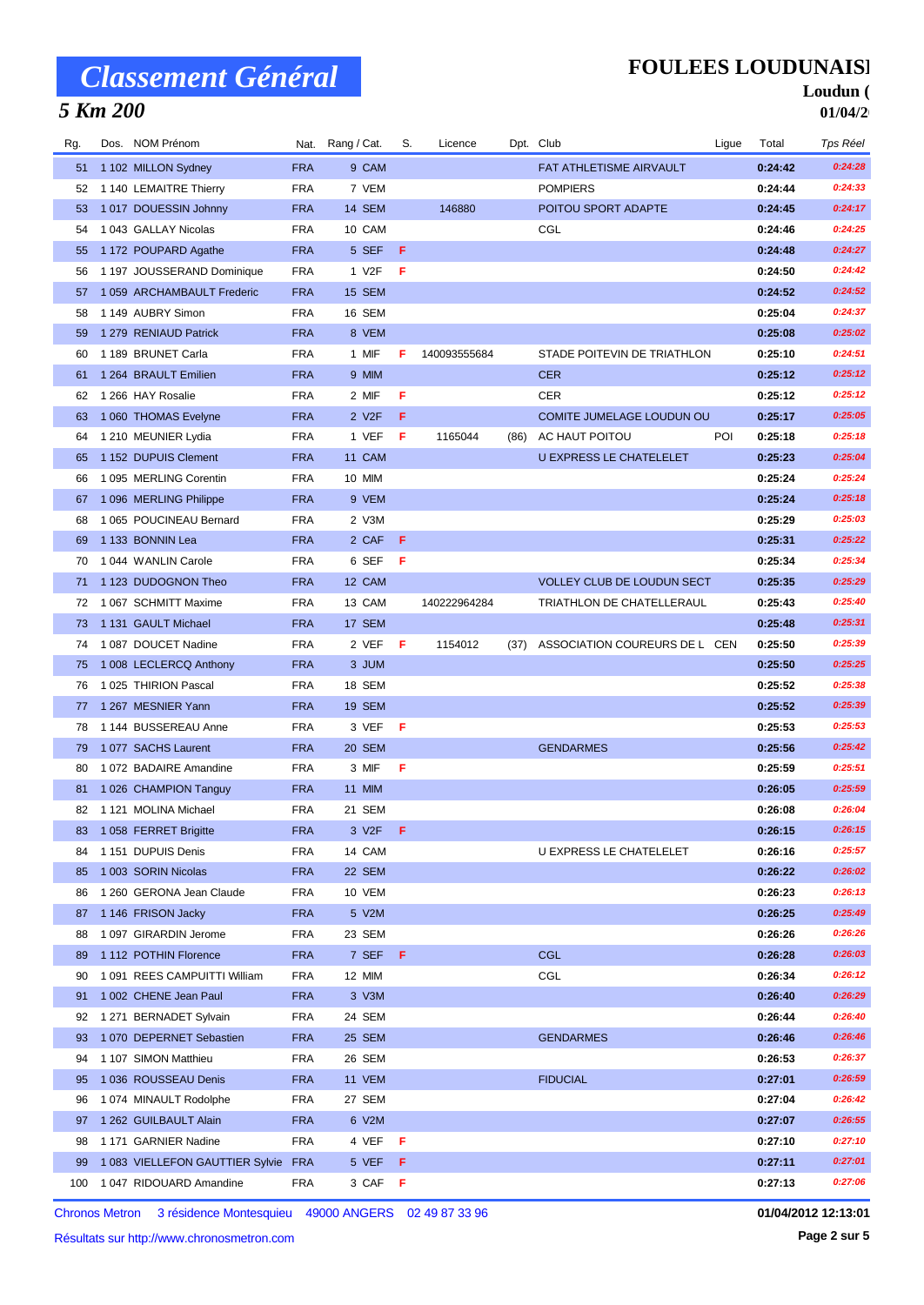## *5 Km 200*

### **FOULEES LOUDUNAISE**

#### Loudun ( **01/04/2**

| Rg.        | Dos. NOM Prénom                      |                          | Nat. Rang / Cat. | S.  | Licence |      | Dpt. Club                       | Ligue | Total              | Tps Réel           |
|------------|--------------------------------------|--------------------------|------------------|-----|---------|------|---------------------------------|-------|--------------------|--------------------|
| 101        | 1 119 AUCHER Alain                   | <b>FRA</b>               | 7 V2M            |     |         |      |                                 |       | 0:27:15            | 0:26:43            |
| 102        | 1 138 MAUXION Emma                   | <b>FRA</b>               | 4 MIF            | F   |         |      |                                 |       | 0:27:16            | 0:27:10            |
| 103        | 1089 DOUCET Lea                      | <b>FRA</b>               | 4 CAF            | F   |         |      |                                 |       | 0:27:17            | 0:27:07            |
| 104        | 1 076 ROUESSARD Sophie               | <b>FRA</b>               | 6 VEF            | F   |         |      |                                 |       | 0:27:20            | 0:27:08            |
| 105        | 1084 PELE Sophie                     | <b>FRA</b>               | 8 SEF            | F   |         |      |                                 |       | 0:27:23            | 0:27:12            |
| 106        | 1075 CERCLET Maryline                | <b>FRA</b>               | 4 V2F            | F   |         |      |                                 |       | 0:27:27            | 0:27:06            |
| 107        | 1071 PLUME Nicolas                   | <b>FRA</b>               | 28 SEM           |     |         |      |                                 |       | 0:27:40            | 0:27:18            |
| 108        | 1 184 EVRARD Yoan                    | <b>FRA</b>               | 4 JUM            |     |         |      |                                 |       | 0:27:41            | 0:27:22            |
| 109        | 1078 SACHS Sonia                     | <b>FRA</b>               | 9 SEF            | Æ   |         |      | <b>GENDARMES</b>                |       | 0:27:42            | 0:27:30            |
| 110        | 1 079 RENAULT Vincent                | <b>FRA</b>               | 12 VEM           |     |         |      |                                 |       | 0:27:44            | 0:27:17            |
| 111        | 1 098 THIBAULT Jean Francois         | <b>FRA</b>               | 8 V2M            |     |         |      |                                 |       | 0:27:44            | 0:27:09            |
| 112        | 1 137 HOUDIN Thomas                  | <b>FRA</b>               | 29 -M-           |     |         |      |                                 |       | 0:27:47            | 0:27:12            |
| 113        | 1 167 LAMBERT Laurent                | <b>FRA</b>               | 9 V2M            |     |         |      | <b>NOTAIRES</b>                 |       | 0:27:54            | 0:27:27            |
| 114        | 1155 BARRE Fabian                    | <b>FRA</b>               | 13 VEM           |     |         |      | U EXPRESS LE CHATELELET         |       | 0:27:58            | 0:27:38            |
| 115        | 1 278 RENIAUD Bastian                | <b>FRA</b>               | 15 CAM           |     |         |      |                                 |       | 0:28:02            | 0:27:54            |
| 116        | 1 050 COUET Marie                    | <b>FRA</b>               | 5 CAF            | - F |         |      |                                 |       | 0:28:02            | 0:27:55            |
| 117        | 1024 LAIRET Olivier                  | <b>FRA</b>               | 30 SEM           |     |         |      |                                 |       | 0:28:05            | 0:27:40            |
| 118        | 1 160 DAVID Guillaume                | <b>FRA</b>               | 31 SEM           |     |         |      |                                 |       | 0:28:07            | 0:27:42            |
| 119        | 1 004 BOISSON Romain                 | <b>FRA</b>               | 32 SEM           |     |         |      |                                 |       | 0:28:12            | 0:27:51            |
| 120        | 1 120 OLIVIER Mathilde               | <b>FRA</b>               | 5 MIF            | F   |         |      |                                 |       | 0:28:16            | 0:27:54            |
| 121        | 1 115 VILLAIN Guillaume              | <b>FRA</b>               | 33 SEM           |     |         |      | <b>NOTAIRES</b>                 |       | 0:28:24            | 0:28:03            |
| 122        | 1 099 OLEJNICZAK Raymond             | <b>FRA</b>               | 14 VEM           |     |         |      |                                 |       | 0:28:30            | 0:28:07            |
| 123        | 1 020 BILLON Cyril                   | <b>FRA</b>               | 34 SEM           |     |         |      |                                 |       | 0:28:47            | 0:28:23            |
| 124        | 1 190 CAHAN Stephane                 | <b>FRA</b>               | 15 VEM           |     |         |      | CGL                             |       | 0:28:50            | 0:28:11            |
| 125        | 1014 REVEREAULT Jacques              | <b>FRA</b>               | 4 V3M            |     |         |      |                                 |       | 0:28:53            | 0:28:44            |
| 126        | 1054 CLUTOT Blandine                 | <b>FRA</b>               | 7 VEF            | -F  |         | (86) | POITIERS ETUDIANTS CLUB ATH POI |       | 0:28:55            | 0:28:36            |
| 127        | 1033 FARION Christian                | <b>FRA</b>               | 5 V3M            |     |         |      |                                 |       | 0:28:57            | 0:28:38            |
| 128        | 1 134 BONNIN Sophie                  | <b>FRA</b>               | 8 VEF            | F   |         |      |                                 |       | 0:28:59            | 0:28:48            |
| 129        | 1 113 DESCHEREUX Dominique           | <b>FRA</b>               | 16 VEM           |     |         |      | <b>CGL</b>                      |       | 0:29:01            | 0:28:42            |
| 130        | 1081 DEMARCONNAY Jean Claude FRA     |                          | 17 VEM           |     |         |      |                                 |       | 0:29:03            | 0:28:48            |
| 131        | 1 141 BELLAUD Katia                  | <b>FRA</b>               | 9 VEF            | F   |         |      |                                 |       | 0:29:03            | 0:28:53<br>0:28:53 |
| 132        | 1 142 BELLAUD Clemence               | <b>FRA</b>               | 6 MIF            | F   |         |      |                                 |       | 0:29:03            | 0:28:50            |
| 133        | 1 104 MARSEN Laetitia                | <b>FRA</b>               | 10 SEF           | F   |         |      |                                 |       | 0:29:05            | 0:28:40            |
| 134<br>135 | 1015 MEN Liza<br>1 114 DUPUIS Franck | <b>FRA</b><br><b>FRA</b> | 6 CAF<br>18 VEM  | - F |         |      | (79) US THOUARS                 | POI   | 0:29:06<br>0:29:11 | 0:28:39            |
| 136        | 1 198 MESNIER Eric                   | <b>FRA</b>               | 19 VEM           |     |         |      | CGL                             |       | 0:29:17            | 0:28:59            |
| 137        | 1 092 GIRARDEAU Annick               | <b>FRA</b>               | 5 V2F            | F   |         |      |                                 |       | 0:29:18            | 0:28:47            |
| 138        | 1040 BEAUSSE Jacky                   | <b>FRA</b>               | 10 V2M           |     |         |      |                                 |       | 0:29:30            | 0:28:57            |
| 139        | 1 117 BANLIAT Andree                 | <b>FRA</b>               | 1 V3F            | F   |         |      | LES FOULEES DOUCES MONTA        |       | 0:29:32            | 0:29:06            |
| 140        | 1 209 BERLOQUIN Philippe             | <b>FRA</b>               | 11 V2M           |     |         |      |                                 |       | 0:29:35            | 0:29:06            |
| 141        | 1035 BOURGAT Jory                    | <b>FRA</b>               | 35 SEM           |     |         |      |                                 |       | 0:29:35            | 0:29:13            |
| 142        | 1 158 JULIEN Mireille                | <b>FRA</b>               | 10 VEF           | F   |         |      | <b>NOTAIRES</b>                 |       | 0:29:37            | 0:29:17            |
| 143        | 1 111 POTHIN Antoine                 | <b>FRA</b>               | 20 VEM           |     |         |      | <b>CGL</b>                      |       | 0:29:39            | 0:29:02            |
| 144        | 1 265 HAY Jean Noel                  | <b>FRA</b>               | 36 -M-           |     |         |      | CER                             |       | 0:29:45            | 0:29:40            |
| 145        | 1 159 DEMION Nicole                  | <b>FRA</b>               | 6 V2F            | F   |         |      | <b>NOTAIRES</b>                 |       | 0:29:46            | 0:29:27            |
| 146        | 1 169 LAURENTIN Claire               | <b>FRA</b>               | 11 SEF           | F   |         |      |                                 |       | 0:29:47            | 0:29:13            |
| 147        | 1 183 EVRARD Andre                   | <b>FRA</b>               | 21 VEM           |     |         |      |                                 |       | 0:29:49            | 0:29:30            |
| 148        | 1 128 VERSARI Alexis                 | <b>FRA</b>               | 16 CAM           |     |         |      | TIR A L ARC                     |       | 0:29:51            | 0:29:43            |
| 149        | 1 124 MAINDRON Cyril                 | <b>FRA</b>               | 22 VEM           |     |         |      | <b>CGL</b>                      |       | 0:29:52            | 0:29:13            |
| 150        | 1 272 GIGIN Floriane                 | <b>FRA</b>               | 12 SEF           | - F |         |      |                                 |       | 0:29:54            | 0:29:54            |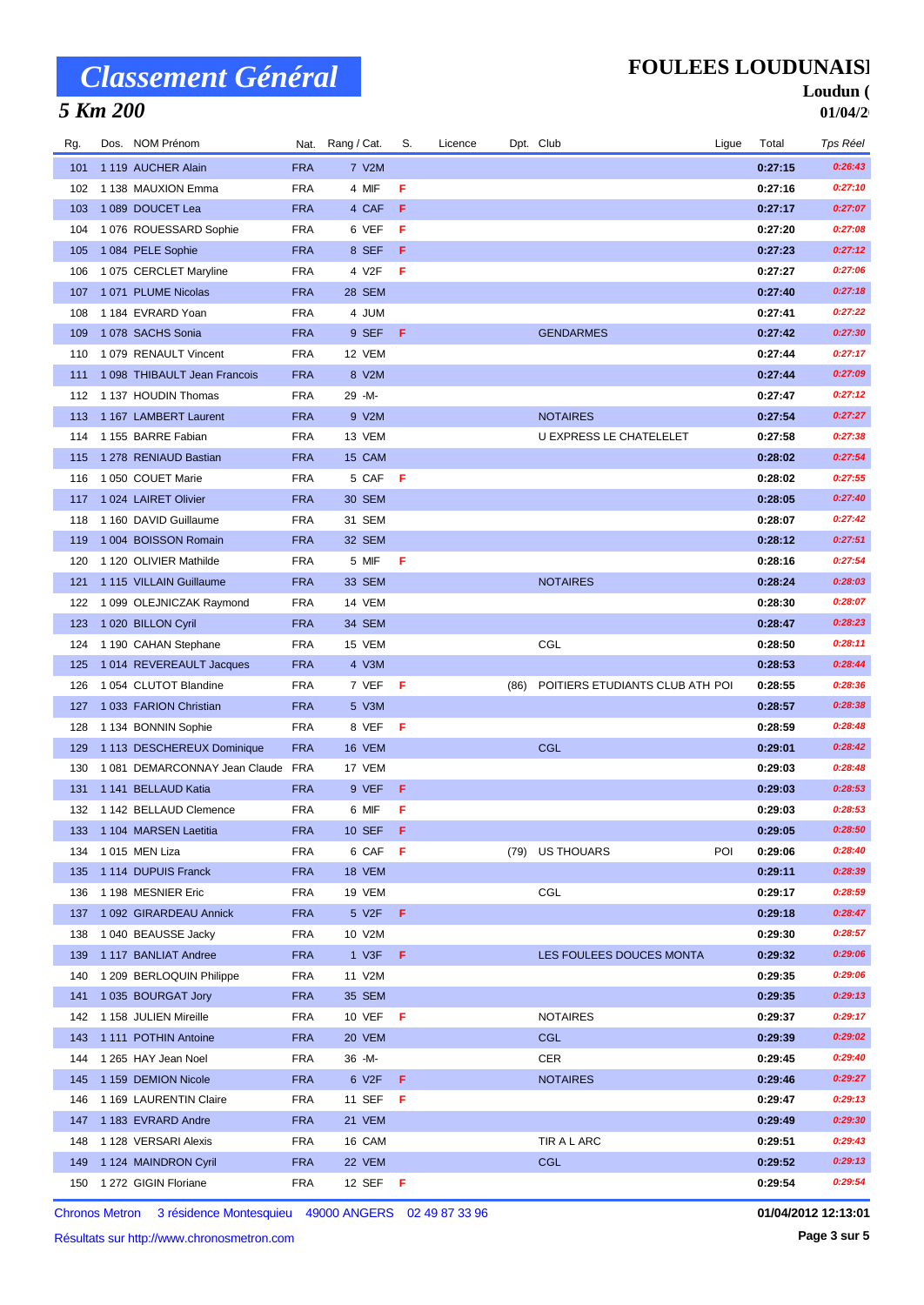## *5 Km 200*

### **FOULEES LOUDUNAISE**

#### Loudun ( **01/04/2**

| Rg. | Dos. NOM Prénom                     |            | Nat. Rang / Cat.   | S.  | Licence |      | Dpt. Club                      | Ligue | Total   | Tps Réel           |
|-----|-------------------------------------|------------|--------------------|-----|---------|------|--------------------------------|-------|---------|--------------------|
| 151 | 1 106 GARCIA LUPION Marie Carme FRA |            | 7 MIF              | F   |         |      |                                |       | 0:29:54 | 0:29:54            |
| 152 | 1 176 CHANSAULT Romain              | <b>FRA</b> | 37 SEM             |     |         |      | CGL                            |       | 0:29:56 | 0:29:19            |
| 153 | 1042 DESHAIS Jean Sebastien         | <b>FRA</b> | 23 VEM             |     |         |      | <b>CGL</b>                     |       | 0:30:00 | 0:29:43            |
| 154 | 1011 BARRIN Emilie                  | <b>FRA</b> | 13 SEF             | - F |         |      | POITIERS CO                    |       | 0:30:13 | 0:29:51            |
| 155 | 1051 CADOUOT Bruno                  | <b>FRA</b> | 1 V4M              |     |         |      |                                |       | 0:30:17 | 0:30:04            |
| 156 | 1 135 CADORE Paul                   | <b>FRA</b> | 13 MIM             |     |         |      |                                |       | 0:30:17 | 0:30:09            |
| 157 | 1052 CADOUOT Frederic               | <b>FRA</b> | 24 VEM             |     |         |      |                                |       | 0:30:18 | 0:30:06            |
| 158 | 1012 PROUX Eliott                   | <b>FRA</b> | 14 MIM             |     |         |      |                                |       | 0:30:20 | 0:29:56            |
| 159 | 1039 BARRIN Claude                  | <b>FRA</b> | 12 V2M             |     |         |      |                                |       | 0:30:24 | 0:30:01            |
| 160 | 1064 MASSIN Corentin                | <b>FRA</b> | 15 MIM             |     |         |      |                                |       | 0:30:25 | 0:29:56            |
| 161 | 1 274 SERGENT Delphine              | <b>FRA</b> | 14 SEF             | - F |         |      |                                |       | 0:30:32 | 0:30:27            |
| 162 | 1 185 BLACHERE Olivier              | <b>FRA</b> | 25 VEM             |     |         |      |                                |       | 0:30:35 | 0:30:17            |
| 163 | 1 186 BILLAUD Joseph                | <b>FRA</b> | 6 V3M              |     |         |      |                                |       | 0:30:36 | 0:30:18            |
| 164 | 1 006 VAN HOVE Christophe           | <b>FRA</b> | 26 VEM             |     |         |      |                                |       | 0:30:36 | 0:30:09            |
| 165 | 1013 PROUX Cecile                   | <b>FRA</b> | <b>11 VEF</b>      | -F  |         |      |                                |       | 0:30:38 | 0:30:14            |
| 166 | 1046 RUSEK Tristan                  | <b>FRA</b> | 17 CAM             |     |         |      |                                |       | 0:30:46 | 0:30:46            |
| 167 | 1174 FOURRE Vanessa                 | <b>FRA</b> | 1 ESF              | - F |         |      |                                |       | 0:30:54 | 0:30:35            |
| 168 | 1041 BEAUSSE David                  | <b>FRA</b> | 38 SEM             |     |         |      | <b>BIPEDES DE ST CYR</b>       |       | 0:30:58 | 0:30:24            |
| 169 | 1181 DOUX Gilles                    | <b>FRA</b> | 13 V2M             |     |         |      | CGL                            |       | 0:30:58 | 0:30:26            |
| 170 | 1 275 PETIT Nancy                   | <b>FRA</b> | 15 SEF             | - F |         |      | <b>BIBLIO PEDAGO LOUDUNAIS</b> |       | 0:31:03 | 0:30:42            |
| 171 | 1016 KENAIP Jerry                   | <b>FRA</b> | 39 SEM             |     | 226056  |      | POITOU SPORT ADAPTE            |       | 0:31:19 | 0:31:19            |
| 172 | 1 178 DESCHELELLES Fabian           | <b>FRA</b> | 40 SEM             |     |         |      | CGL                            |       | 0:31:26 | 0:30:52            |
| 173 | 1 180 CAMILLE Alain                 | <b>FRA</b> | 14 V2M             |     |         |      | <b>CGL</b>                     |       | 0:31:38 | 0:31:00            |
| 174 | 1 005 VAN HOVE Valerie              | <b>FRA</b> | 12 VEF             | -F  |         |      |                                |       | 0:31:39 | 0:31:12            |
| 175 | 1 062 RAT Claudie                   | <b>FRA</b> | 7 V2F              | F   |         |      | COMITE JUMELAGE LOUDUN OU      |       | 0:31:40 | 0:31:12            |
| 176 | 1127 PIRODEAU Pierre                | <b>FRA</b> | 16 MIM             |     |         |      | TIR A L ARC                    |       | 0:31:45 | 0:31:36            |
| 177 | 1 207 REUILLER Brenda               | <b>FRA</b> | 7 CAF              | -F. |         |      | (10) AULNAY                    |       | 0:32:16 | 0:32:16            |
| 178 | 1037 ROUSSEAU Karine                | <b>FRA</b> | 13 VEF             | -F  |         |      | <b>FIDUCIAL</b>                |       | 0:32:26 | 0:32:14            |
| 179 | 1 129 MAILLET Alexix                | <b>FRA</b> | 41 SEM             |     |         |      |                                |       | 0:32:36 | 0:32:04            |
| 180 | 1157 BONSIGNE Bruno                 | <b>FRA</b> | 27 VEM             |     |         |      | U EXPRESS LE CHATELELET        |       | 0:32:41 | 0:32:24            |
| 181 | 1 122 LAVERGNE Erika                | <b>FRA</b> | <b>14 VEF</b>      | -F. |         |      | COURIR DANS CHATELLERAULT      |       | 0:32:54 | 0:32:21            |
| 182 | 1182 SALLE Fanny                    | <b>FRA</b> | 16 SEF             | -F  |         |      | <b>ASCORI</b>                  |       | 0:32:54 | 0:32:28            |
| 183 | 1 130 LAVERGNE David                | <b>FRA</b> | <b>28 VEM</b>      |     |         |      | COURIR DANS CHATELLERAULT      |       | 0:32:55 | 0:32:22            |
| 184 | 1 082 NORMAND Sonia                 | <b>FRA</b> | 17 SEF             | F   |         |      |                                |       | 0:32:55 | 0:32:31            |
| 185 | 1 166 AUVINET Laurence              | <b>FRA</b> | <b>18 SEF</b>      | -F  |         |      |                                |       | 0:33:02 | 0:32:31            |
| 186 | 1 145 LETEUIL Sophie                | <b>FRA</b> | 15 VEF             | F.  | 544039  | (86) | AC HAUT POITOU                 | POI   | 0:33:05 | 0:33:05            |
| 187 | 1 100 AUGERON Daniel                | <b>FRA</b> | 15 V2M             |     |         |      |                                |       | 0:33:06 | 0:33:03            |
| 188 | 1 101 AUGERON Jacqueline            | <b>FRA</b> | 8 V2F              | F.  | 438118  | (86) | AC HAUT POITOU                 | POI   | 0:33:06 | 0:33:04            |
| 189 | 1030 TRICOCHE Marie                 | <b>FRA</b> | 8 CAF              | -F. |         |      |                                |       | 0:33:07 | 0:32:54            |
| 190 | 1031 PROUILLAC Sabrina              | <b>FRA</b> | 19 SEF             | F.  |         |      |                                |       | 0:33:07 | 0:32:55            |
| 191 | 1116 TRICHET Dorothee               | <b>FRA</b> | 9 V <sub>2</sub> F | F   |         |      |                                |       | 0:33:09 | 0:32:37            |
| 192 | 1 153 DUPUIS Nathalie               | <b>FRA</b> | 16 VEF             | F   |         |      | U EXPRESS LE CHATELELET        |       | 0:33:14 | 0:32:56            |
| 193 | 1018 GALLAY Laurent                 | <b>FRA</b> | 29 VEM             |     |         |      | <b>CGL</b>                     |       | 0:33:19 | 0:32:45            |
| 194 | 1 196 MOREAU Delphine               | <b>FRA</b> | 20 SEF             | - F |         |      | <b>BIBLIO PEDAGO LOUDUNAIS</b> |       | 0:33:35 | 0:32:56            |
| 195 | 1 154 DUPUIS Paul                   | <b>FRA</b> | 42 SEM             |     |         |      | U EXPRESS LE CHATELELET        |       | 0:33:39 | 0:33:21            |
| 196 | 1 212 SWIATKIEWIEZ Karine           | <b>FRA</b> | 21 SEF             | - F |         |      |                                |       | 0:33:53 | 0:33:13            |
| 197 | 1061 BACLE Regis                    | <b>FRA</b> | 16 V2M             |     |         |      | COMITE JUMELAGE LOUDUN OU      |       | 0:33:58 | 0:33:29            |
| 198 | 1045 SOETART Rolande                | <b>FRA</b> | 10 V2F             | - F |         |      | <b>FIDUCIAL</b>                |       | 0:33:59 | 0:33:22<br>0:33:21 |
| 199 | 1073 PAULY Muriel                   | <b>FRA</b> | 11 V2F             | - F |         |      |                                |       | 0:33:59 |                    |
|     | 200 1 162 VENTURINI Stephanie       | <b>FRA</b> | 22 SEF             | - F |         |      |                                |       | 0:34:01 | 0:33:30            |